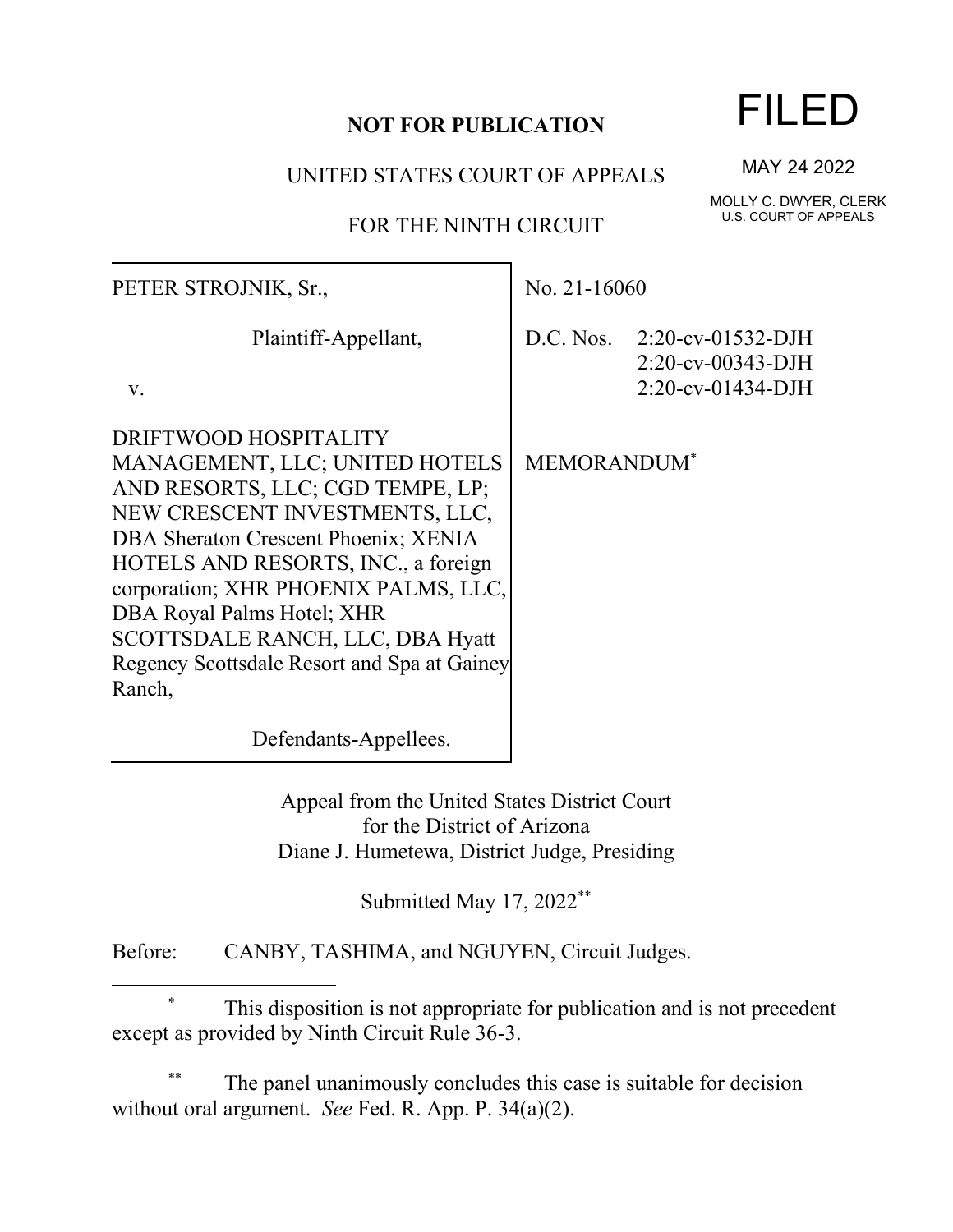Peter Strojnik, Sr. appeals pro se from the district court's judgment dismissing for lack of standing his consolidated actions alleging violations of the Americans with Disabilities Act ("ADA"), the Private Securities Litigation Reform Act, and state law. We have jurisdiction under 28 U.S.C. § 1291. We review de novo a district court's dismissal for lack of standing. *D'Lil v. Best W. Encina Lodge & Suites*, 538 F.3d 1031, 1035 (9th Cir. 2008). We affirm.

The district court properly dismissed Strojnik's actions for lack of Article III standing because Strojnik failed to allege that the ADA barriers he identified affected him because of his disabilities. *See Chapman v. Pier 1 Imports (U.S.), Inc.*, 631 F.3d 939, 953 (9th Cir. 2011) (en banc) (an ADA plaintiff lacks standing "if the barriers he seeks to enjoin do not pose a real and immediate threat to him due to his particular disability"). We reject as meritless Strojnik's contention that his non-ADA claims were "completely independent" of his ADA claims and so should not have been dismissed for lack of standing. However, a dismissal for lack of subject matter jurisdiction should be without prejudice. *See Kelly v. Fleetwood Enters., Inc.*, 377 F.3d 1034, 1036 (9th Cir. 2004). We affirm the dismissal and instruct the district court to amend the judgment to reflect that the dismissal of Strojnik's ADA and state law claims is without prejudice.

The district court properly denied Strojnik's motion to remand the actions to state court because remand would have been futile. *See D-Beam Ltd. P'ship v.*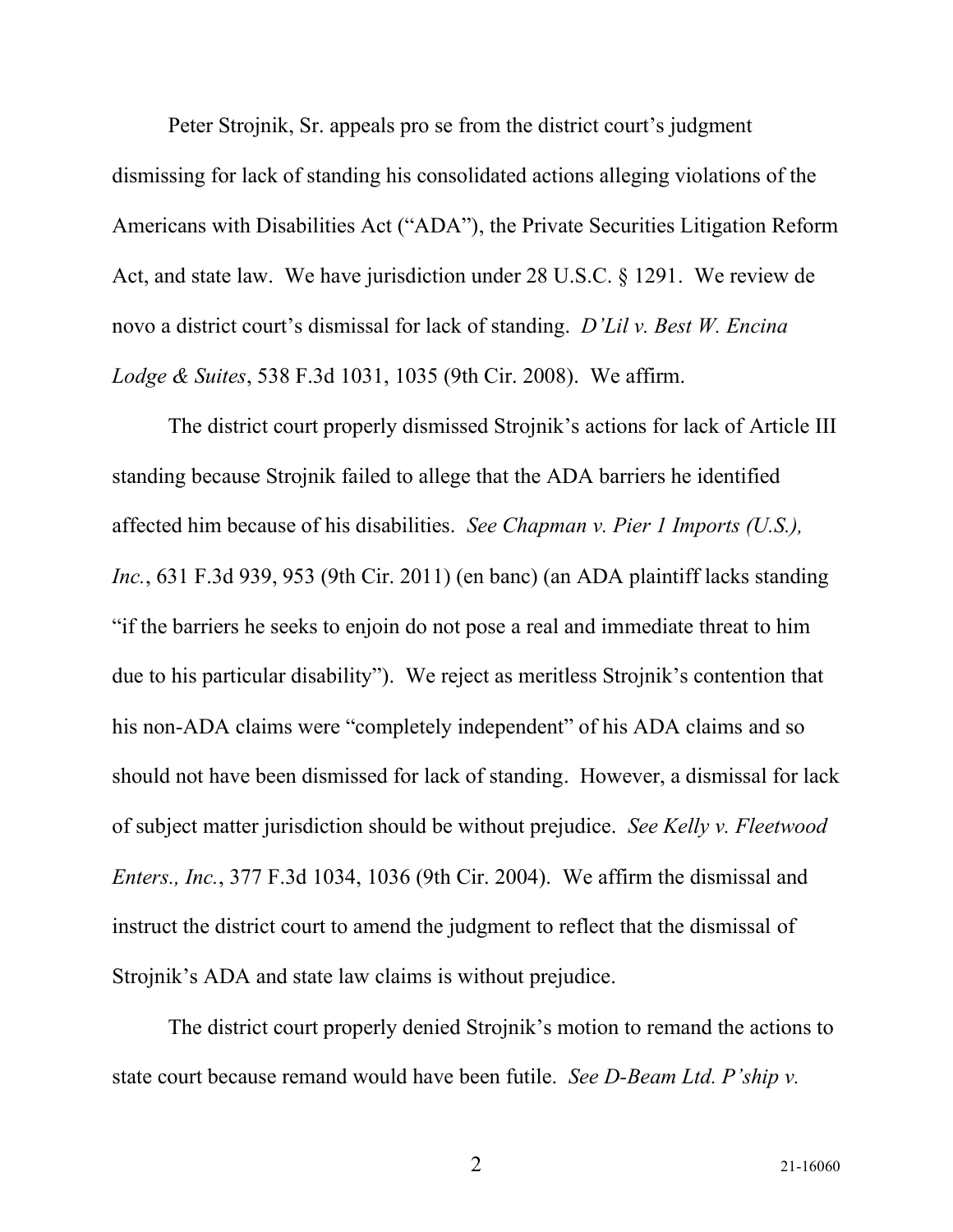*Roller Derby Skates, Inc.*, 366 F.3d 972, 974 n.2 (9th Cir. 2004) (setting forth standard of review); *Bell v. City of Kellogg*, 922 F.2d 1418, 1424 (9th Cir. 1991) (explaining remand is not required under 28 U.S.C. § 1447(c) when "remand to state court would be futile").

The district court did not abuse its discretion in denying Strojnik leave to amend because the record demonstrates evidence of bad faith on behalf of Strojnik. *See Sorosky v. Burroughs Corp.*, 826 F.2d 794, 804-05 (9th Cir. 1987) (setting forth standard of review and identifying "bad faith" as a reason to deny leave to amend).

The district court did not abuse its discretion in denying Strojnik's postjudgment motion for relief because Strojnik failed to demonstrate any basis for relief. *See Zimmerman v. City of Oakland*, 255 F.3d 734, 740 (9th Cir. 2001) (setting forth standard of review and discussing factors for granting a motion for reconsideration under Rule 59(e)).

The district court did not abuse its discretion in declaring Strojnik a vexatious litigant and imposing pre-filing restrictions because the district court gave Strojnik notice and an opportunity to oppose the pre-filing order, created an adequate record for review, made substantive findings of frivolousness and harassment, and tailored the order narrowly to prevent the abusive conduct. *See Molski v. Evergreen Dynasty Corp.*, 500 F.3d 1047, 1056-58 (9th Cir. 2007)